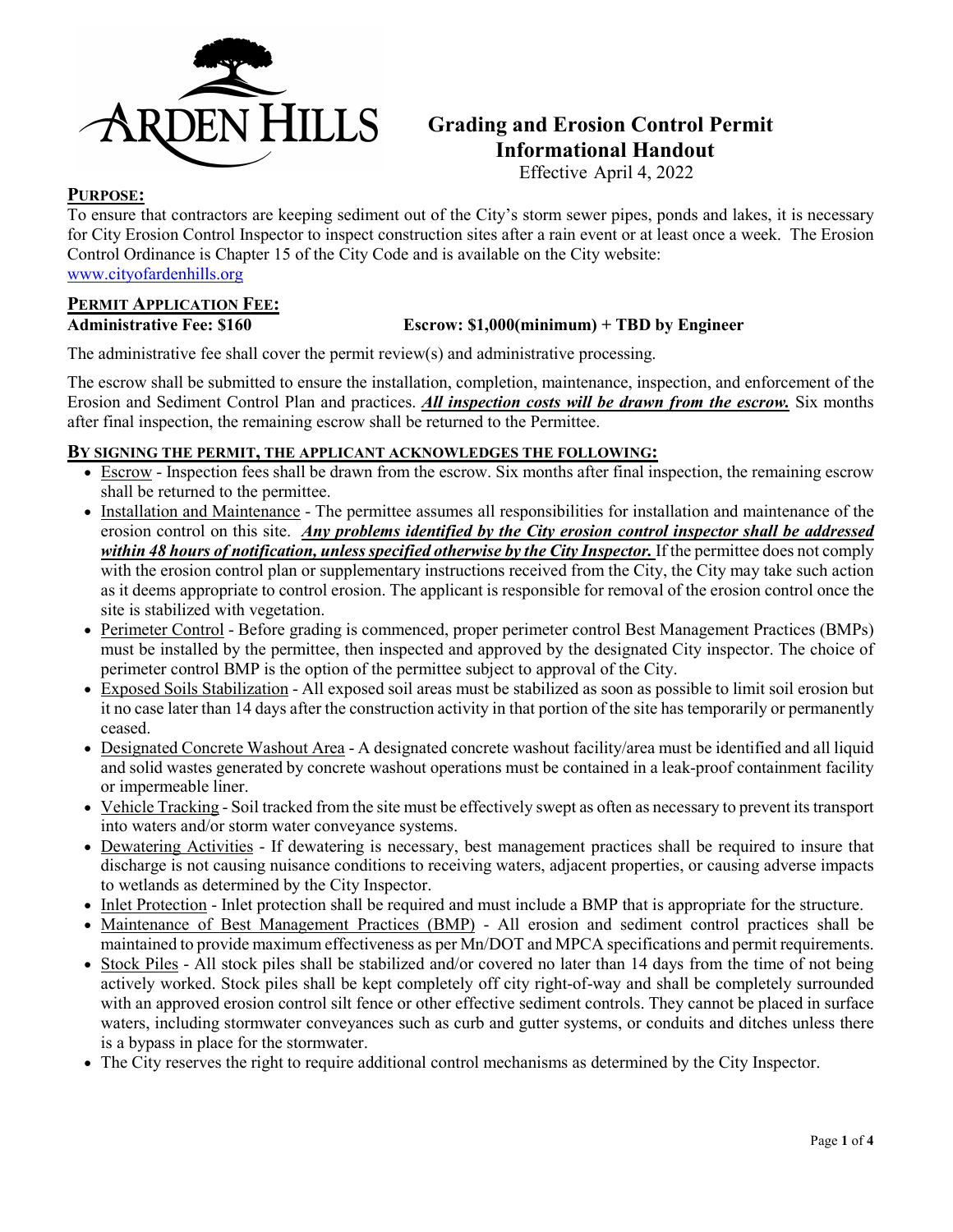

## **Grading and Erosion Control Permit Informational Handout**

Effective April 4, 2022

**CONTACTS:**  Lucas J. Miller, Assistant Public Works Director Emily Deering, Erosion Control Inspector [LMiller@cityofardenhills.org](mailto:LMiller@cityofardenhills.org) [Emily.Deering@co.ramsey.mn.us](mailto:Emily.Deering@co.ramsey.mn.us) Phone: 651-792-7846 Phone: 651-266-7274

## **OTHER AGENCY PERMITS:**

It is the Permittee's responsibility to determine if additional permits are needed. Copies of these permits shall be submitted to the City. Other agencies may include, but are not limited to:

- Minnesota Pollution Control Agency (MPCA) NPDES construction permit, <http://www.pca.state.mn.us/water/construction-stormwater>
- Rice Creek Watershed District (RCWD) - [www.ricecreek.org,](http://www.ricecreek.org/) 763.398.3070
- Department of Natural Resources (DNR)

No portion of a wetland may be disturbed or filled unless approved by the agency having jurisdiction, such as the DNR, RCWD, and/or Ramsey County.

## **TECHNICAL INFORMATION:**

The Minnesota Pollution Control Agency (MPCA) manual titled, "Protecting Water Quality in Urban Areas" is one of many useful tools available for choosing best management practices and design guidance. The manual can be found on the MPCA website at http://www.pca.state.mn.us/water/pubs/sw-bmpmanual.html

## **MINIMUM REQUIREMENTS FOR EROSION AND SEDIMENT CONTROL APPLICATION:**

- Erosion and sediment control plans shall comply with the standards of the Minnesota Pollution Control Agency's NPDES General Construction Permit except where more specific requirements are required.
- Erosion and sediment control plans shall be drawn accurately to show the extents of the project for the Engineer to complete the review process.
- A Tree Preservation Plan is required if there is anticipated tree removal with the project for the Planning Department to review.
- The proposed land disturbance area and additional impervious surfaces must be clearly shown on the plan.
- Natural site topography and soil conditions shall be used to control runoff and reduce erosion and sedimentation.
- Construction activity shall be phased when possible to minimize disturbed areas subject to erosion at one time.
- The expected duration of construction must be stated.
- All construction waste shall be properly managed and disposed of so it will not have an adverse impact on water quality.
- All basement and/or foundation excavation spoil piles shall be kept completely off city right-of-way and shall be completely surrounded with an approved erosion control silt fence or other effective sediment controls.
- All controls shall be installed before commencing the land disturbing activity and shall not be removed without City approval or until the City has issued a certificate of completion.
- The permittee shall be responsible for proper operation and maintenance of all controls until the site has undergone final stabilization and has received an approved certificate of completion. Except as otherwise provided in the erosion control plan, seed shall be rye grass or other fast-growing seed suitable to the existing soil to provide a temporary ground cover as rapidly as possible.
- An as-built survey signed by a licensed land surveyor may be required if determined by the Engineer.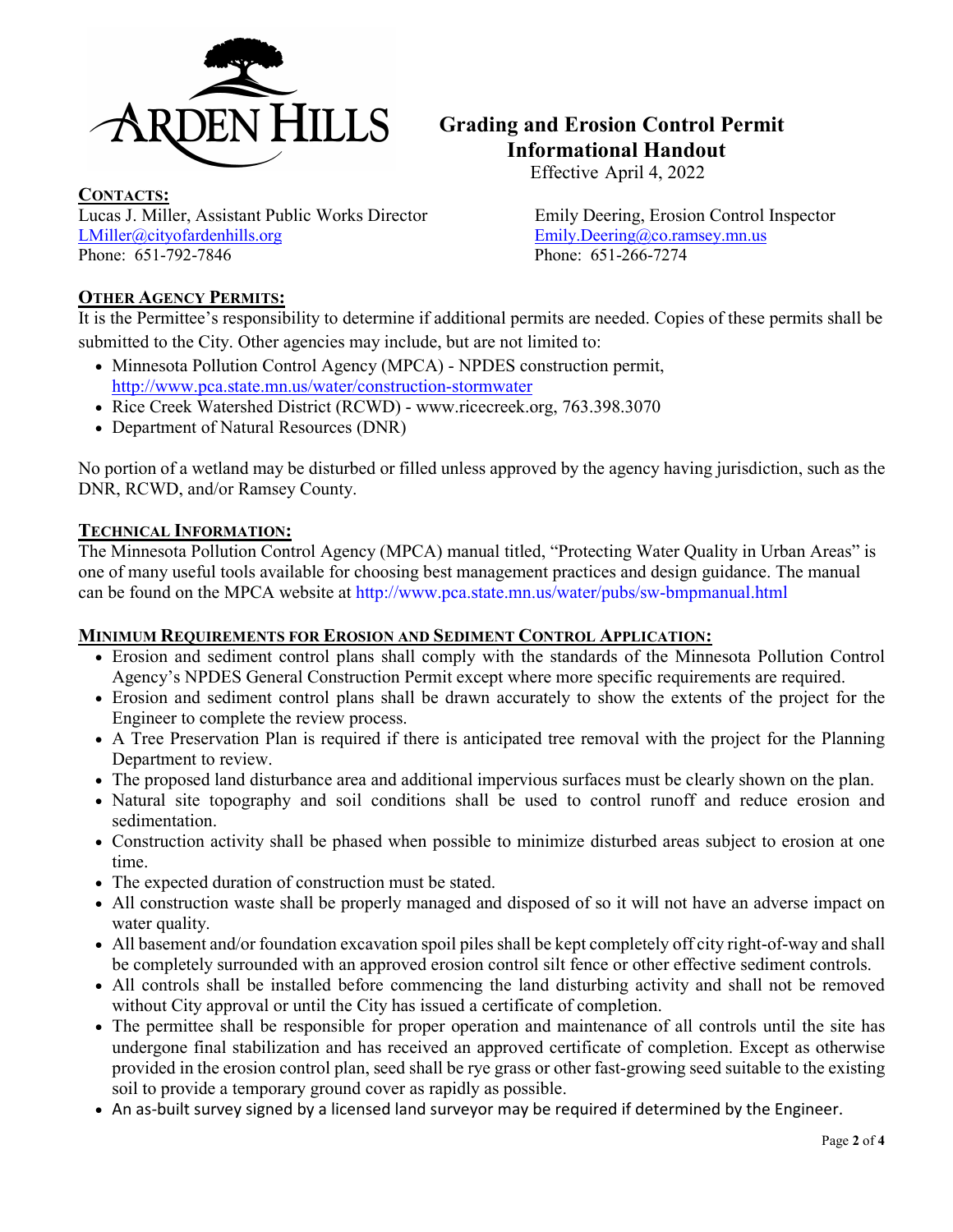

## **Grading and Erosion Control Permit IN HILLS** Grading and Erosion Control Formational Handout

## Effective April 4, 2022

## **GRADING & EROSION CONTROL PLAN DATA REQUIREMENTS (FOR NEW DEVELOPMENT):**

General Project Information

- Scale of drawing, north arrow, and benchmark.
- Name, address and phone number of property owner.
- Address of the construction site.
- Legal description of property.
- Primary and secondary person(s) of contact for erosion control issues.

#### Existing Conditions

- Property lines with lot dimensions.
- Location of all easements as shown on record plat.
- Location of all existing buildings on the lot, with elevations and type of structure.
- Existing elevations shall be shown at the following:
	- a. Each lot corner.
	- b. Centerline of street at side lot lines extended.
	- c. Top of curb at side lot lines extended and at each edge of proposed driveway.
	- d. Alongside lot lines at the front face of the proposed building.
	- e. Major corners of the proposed building.
	- f. Drainage swales. Spot elevations of existing topography shall be shown in sufficient detail to indicate current drainage patterns of the property and adjoining properties.
	- g. Existing houses on adjacent side lots.
- Location of sewer and water connections.
	- a. Survey to determine elevation of inverts to nearest manholes up and down stream of the proposed building.
	- b. Stubs for City water and sewer (if available from City records).
- Lakes, wetlands and/or drainage ponds with 100-year flood elevation.
- Existing topography shown  $\omega$  2-foot contour interval.

### Proposed Conditions

- Location of proposed building and style of house.
- Location of stakes established by the surveyor along each side lot line at the proposed front building line extended. On larger lots, these offset stakes shall not exceed a distance of 35 feet from the proposed building. The maintenance of these stakes, once established by the surveyor, shall be the responsibility of the building permit applicant.
- Proposed elevations shall be shown at the following:
	- a. Garage floor.
	- b. Top of block.
	- c. Lowest floor.
	- d. Lowest opening.
	- e. Lot corners (if not the same as the existing elevations).
	- f. Drainage swales.
	- g. Retaining walls (if applicable).